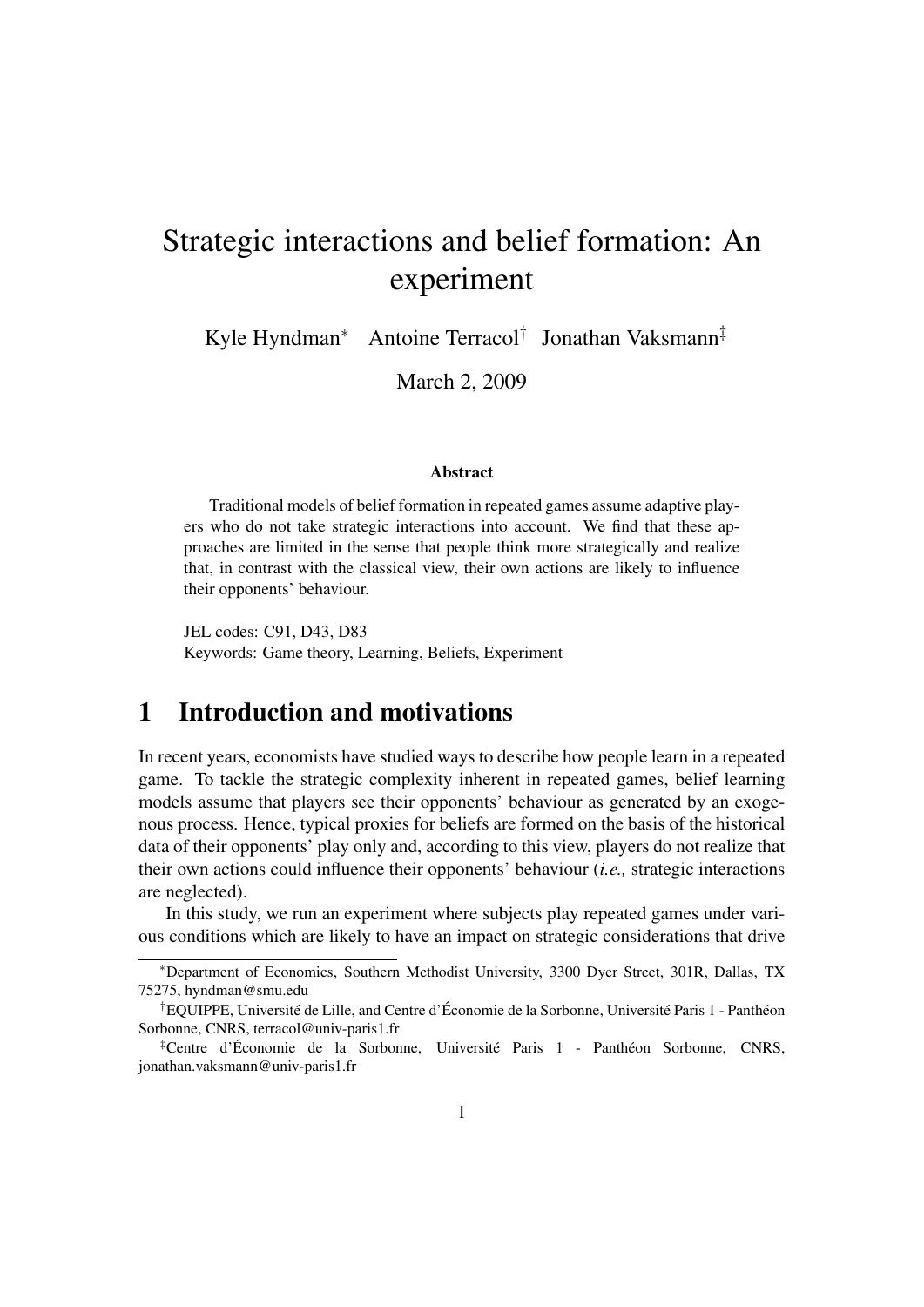players' behaviour. We find that when players have relatively high incentives to behave strategically, their reasoning is more thoughtful than widely assumed.

### 2 Experimental design and procedures

In order to examine the role of strategic interactions in repeated games, we conducted four experiments. Inexperienced subjects were brought into the experimental labora-tory at the University of Paris [1](#page-1-0) Panthéon-Sorbonne<sup>1</sup> and were asked to play one of the games in Table [1](#page-1-1) in fixed pairs for a total of 20 periods. Subjects were randomly assigned the role of either a row (*r*) or a column (*c*) player and were told that they would remain in that role for the duration of the experiment. Payoffs were denominated in experimental currency units and were converted into Euros at the conclusion of the experiment. Subjects earned, on average,  $\in$ 14.1 for their participation. In addition to written instructions (available upon request), subjects received an oral summary of the instructions.

All of our games have two pure-strategy Nash equilibria and one mixed-strategy Nash equilibrium. In these games, the pure strategy equilibria are Pareto rankable, both players strictly prefer the equilibrium  $(X,X)$  to the equilibrium  $(Y,Y)$ . The mixed strategy equilibrium was  $\{(0.8, 0.2); (0.8, 0.2)\}.$ 

Table 1: Payoff Matrices Used In The Experiments

<span id="page-1-1"></span>

|   | HL           |        |   | HН    |               |  |  |  |
|---|--------------|--------|---|-------|---------------|--|--|--|
|   | X            | Y      |   | X     | Y             |  |  |  |
| X | 40,45        | 8,37   | X | 40,45 | $0, 3\bar{7}$ |  |  |  |
| Y | $\bar{3}9,0$ | 12, 32 | Y | 37,0  | 12,32         |  |  |  |
|   |              |        |   |       |               |  |  |  |
|   | LL           |        |   | LH    |               |  |  |  |
|   | X            | Y      |   | X     | Y             |  |  |  |
|   |              |        |   |       |               |  |  |  |
| X | 20,45        | 8,37   | X | 20,45 | 0,37          |  |  |  |

One of the main reasons for neglecting strategic interactions in repeated games is that such behaviour is cognitively demanding. We conjecture that, when given sufficiently strong incentives, players are more likely to take strategic interactions into account. We designed our games to vary players' tendency to think more strategically. In order to measure this we vary parameters which are likely to play an important role. First, we vary the costs of not best-responding. Second, we vary the gains from convergence to the Pareto efficient equilibrium.

<span id="page-1-0"></span><sup>&</sup>lt;sup>1</sup>The experiment was programmed using 'Regate' [\(Zeiliger,](#page-6-0) [2000\)](#page-6-0).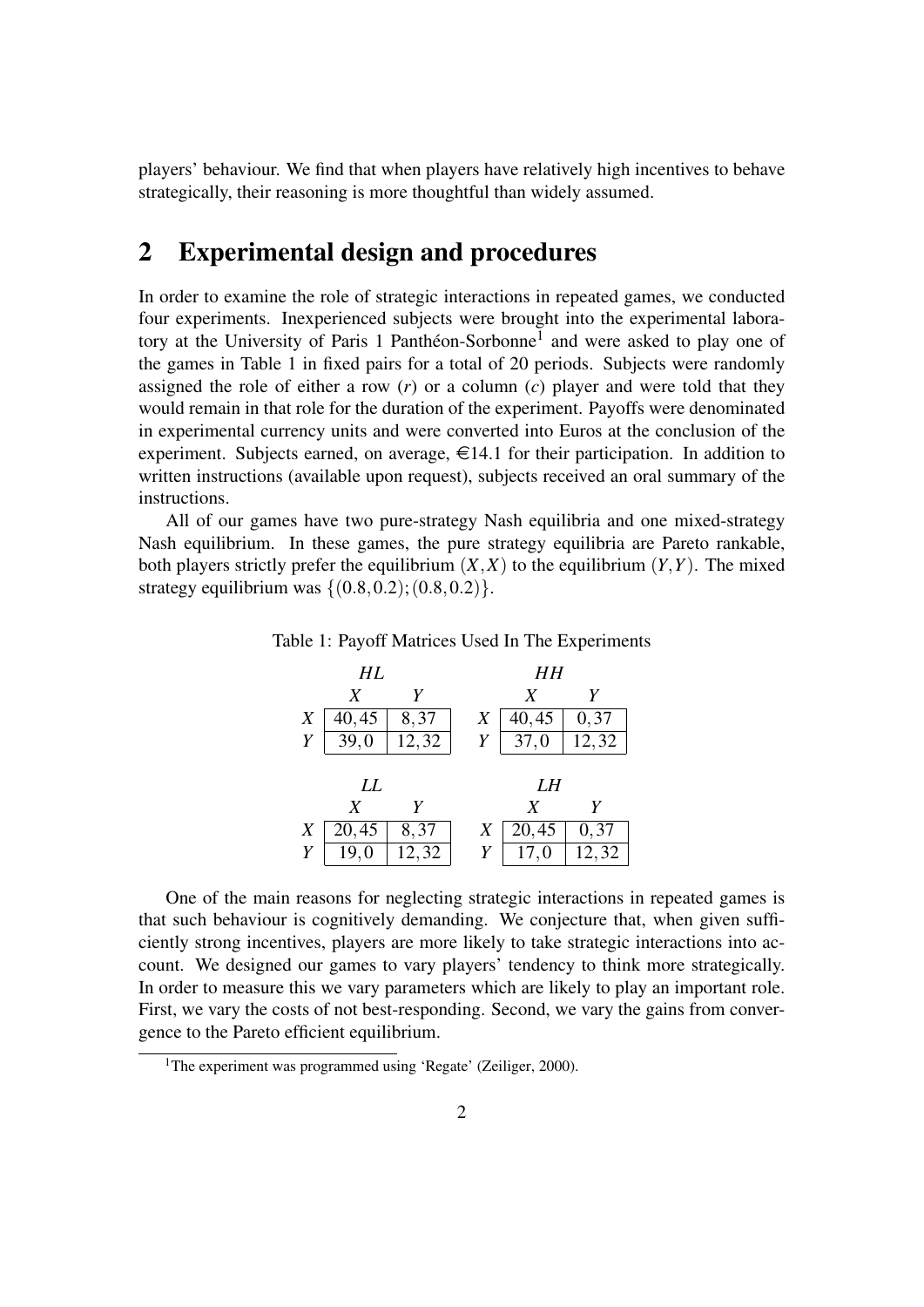Denoting  $\pi_i(a, a')$ ,  $i \in \{r, c\}$ , player *i*'s payoff when he plays *a* and his opponent plays *a'* and  $E_i^a(p)$  player *i*'s expected payoff from taking action *a*,  $a \in \{X, Y\}$ , given a belief of  $p$ , with  $p^*$  being the equilibrium mixing probability, the cost of not bestresponding is:

$$
E_i^X(p) - E_i^Y(p) = \theta_i \cdot (p - p^*),
$$

with

$$
\theta_i = \pi_i(X, X) - \pi_i(Y, X) + \pi_i(Y, Y) - \pi_i(X, Y).
$$

The cost parameter,  $\theta_i$ , is the optimization premium parameter of [Battalio, Samuel](#page-6-1)[son, and Van Huyck](#page-6-1) [\(2001\)](#page-6-1). We conjecture that players will be more inclined to take strategic interactions into account carefully when the cost of not best-responding is relatively high.

Similarly, if the reward from coordinating on the Pareto efficient equilibrium is high, we would expect players to play strategically in order to "teach" their opponent [\(Camerer, Ho, and Chong,](#page-6-2) [2002,](#page-6-2) [Ehrblatt, Hyndman, Ozbay, and Schotter,](#page-6-3) [2009,](#page-6-3) [Terra](#page-6-4)[col and Vaksmann,](#page-6-4) [2009\)](#page-6-4) and thus to pay greater attention to the way he reacts. Therefore, in our experiments, we also vary the gain from moving from the inefficient to the efficient equilibrium. More precisely, for player *i*,  $i \in \{r, c\}$ , these gains can be written as:

$$
\psi_i = \frac{\pi_i(X,X) - \pi_i(Y,Y)}{\pi_i(Y,Y)}.
$$

We have four games according to the size (High or Low) of the expected cost and the gains of the beneficial action. In Table [1,](#page-1-1) the first letter above each game refers to the size of the benefits of the beneficial action while the second stands for the size of its cost. Notice that in all of our games the column player's payoffs are identical, while the row player's payoffs vary according to the costs and benefits of choosing action *X*. Moreover, the column player always has strictly weaker incentives than the row player.<sup>[2](#page-2-0)</sup>

In this study we must elicit players' beliefs in order to perform a detailed examination of strategic thinking. In each round, before choosing their action, subjects reported their beliefs about the likely action of their match in that round. That is, they reported a probability vector,  $b = (b_X, b_Y)$ , where  $b_a$  represents the belief held by the subject associated to the action *a* of his opponent ( $a \in \{X, Y\}$ ). A player's payoff when he reports *b* and his opponent actually uses action *a* is given by the following quadratic scoring rule:[3](#page-2-1)

$$
\[8-4\left((1-b_a)^2+b_{a'}^2\right)\],\ a \neq a'.
$$

At the end of each round, subjects were informed about the actions and stage game payoffs of both players.

<span id="page-2-0"></span><sup>&</sup>lt;sup>2</sup>In games *HL*, *HH*, *LL* and *LH* we have respectively 34, 32, 38 and 30 subjects.  $\psi_r$  is 2.33 in games *HL* and *HH* and 0.67 in games *LL* and *LH*. θ*<sup>r</sup>* is 5 in games *HL* and *LL* and 15 in games *HH* and *LH*. ψ*<sup>c</sup>* and  $\theta_c$  are respectively 0.41 and 40 in all games.

<span id="page-2-1"></span><sup>&</sup>lt;sup>3</sup>See [Nyarko and Schotter](#page-6-5) [\(2002\)](#page-6-5) for a detailed description of this procedure.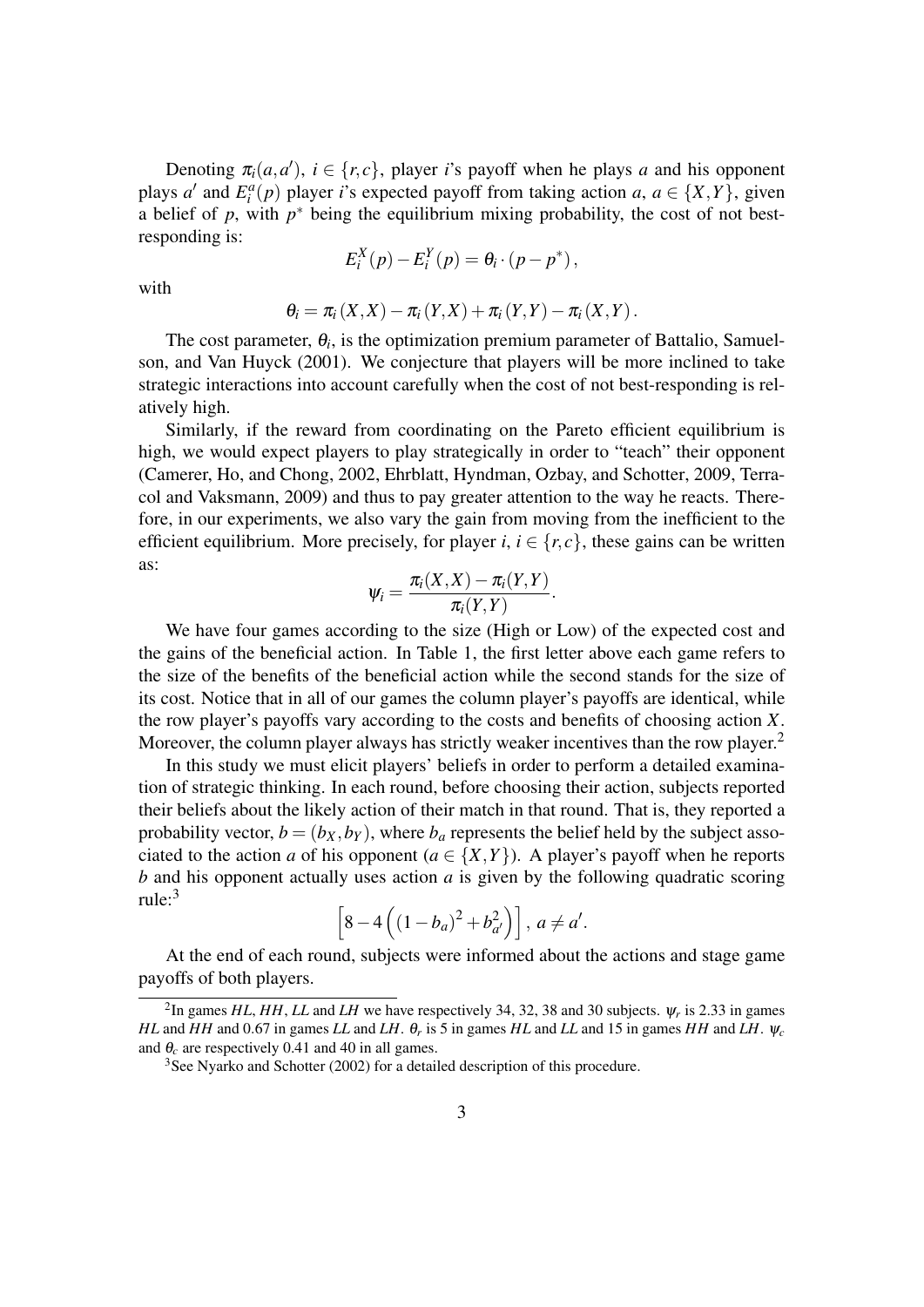#### 3 Results

The aim of our study is to test whether players think strategically and anticipate their opponents' reactions to their own actions. Because beliefs may also depend on the history of the opponents' past actions, as postulated by traditional proxies used to describe players' belief-formation process, one must filter out the impact of these past actions to avoid spurious correlations between  $a_i(t-1)$ , player *i*'s own action in the previous round, and his current beliefs. We thus examine the differences between stated beliefs and beliefs based on the past history of the game.

Adopt the terminology of [Nyarko and Schotter](#page-6-5) [\(2002\)](#page-6-5) and refer to beliefs based only on the history of the opponents' actions as "empirical" beliefs. Denote empirical beliefs by  $\tilde{B}_i^a(t)$  and stated beliefs by  $B_i^a(t)$ . Next define  $D_i^a(t) = B_i^a(t) - \tilde{B}_i^a(t)$  to be the difference between stated and empirical beliefs. Observe that since  $\tilde{B}^a_i(t)$  is conditional on the history of the opponents' past actions, but not on the action chosen by player *i* in period *t* − 1 (*i.e., a*<sub>*i*</sub>(*t* − 1)), then if  $D_i^a(t)$  depends on  $a_i(t-1)$ , so too must stated beliefs. In this case, we may conclude that players realize the influence of their own actions on their opponents' behaviour. In other words, players would take strategic interactions into account. We chose to model empirical beliefs with the  $\gamma$ -weighted beliefs model of [Cheung and Friedman](#page-6-6) [\(1997\)](#page-6-6), where the belief held by player *i* about the probability that player *j* will play action *a* in round  $t + 1$  is given by:

<span id="page-3-0"></span>
$$
\tilde{B}_i^a(t+1) = \frac{\mathbb{1}_{(a_j(t)=a)} + \sum_{u=1}^{t-1} \gamma^u \mathbb{1}_{(a_j(t-u)=a)}}{1 + \sum_{u=1}^{t-1} \gamma^u}
$$
(1)

where  $\mathbb{1}_{(a_j(t)=a)}$  equals one if player *j* has played action *a* in round *t*, and zero otherwise. Actions played in a given round are discounted with time at rate  $\gamma \in [0,1]$ . According to these empirical proxies for beliefs, players form conjectures only on the basis of the history of their opponent's actions; hence, strategic interactions do not play any role.

We estimate the model of equation [\(1\)](#page-3-0) at the individual level, and compute  $\hat{D}_i^a(t)$ , as the difference between stated beliefs and estimated empirical beliefs in round *t*.

We then examine whether  $\hat{D}_i^a(t)$  can be explained by the action taken by player *i* in the previous round —  $a_i(t-1)$ .<sup>[4](#page-3-1)</sup> If so, this would indicate that players (at least partly) base their actions on motivations beyond those suggested by classical adaptive proxies. For this reason, we refer to it as a *sophistication bias*.

We first display a graphical analysis that can be complemented with paired t-tests. Figure [1](#page-4-0) shows, for each game and each type, the mean value of  $\hat{D}_i^X(t)$  according to whether or not *X* was played in the previous round.

It is clear from Figure [1](#page-4-0) that the  $\hat{D}_i^X(t)$  are almost always higher when *X* rather than *Y* has been played in the previous round. Moreover, the residuals tend to be positive when

<span id="page-3-1"></span><sup>&</sup>lt;sup>4</sup>Note that  $\hat{D}_i^Y(t) = -\hat{D}_i^X(t)$ , so our conclusions are valid across actions.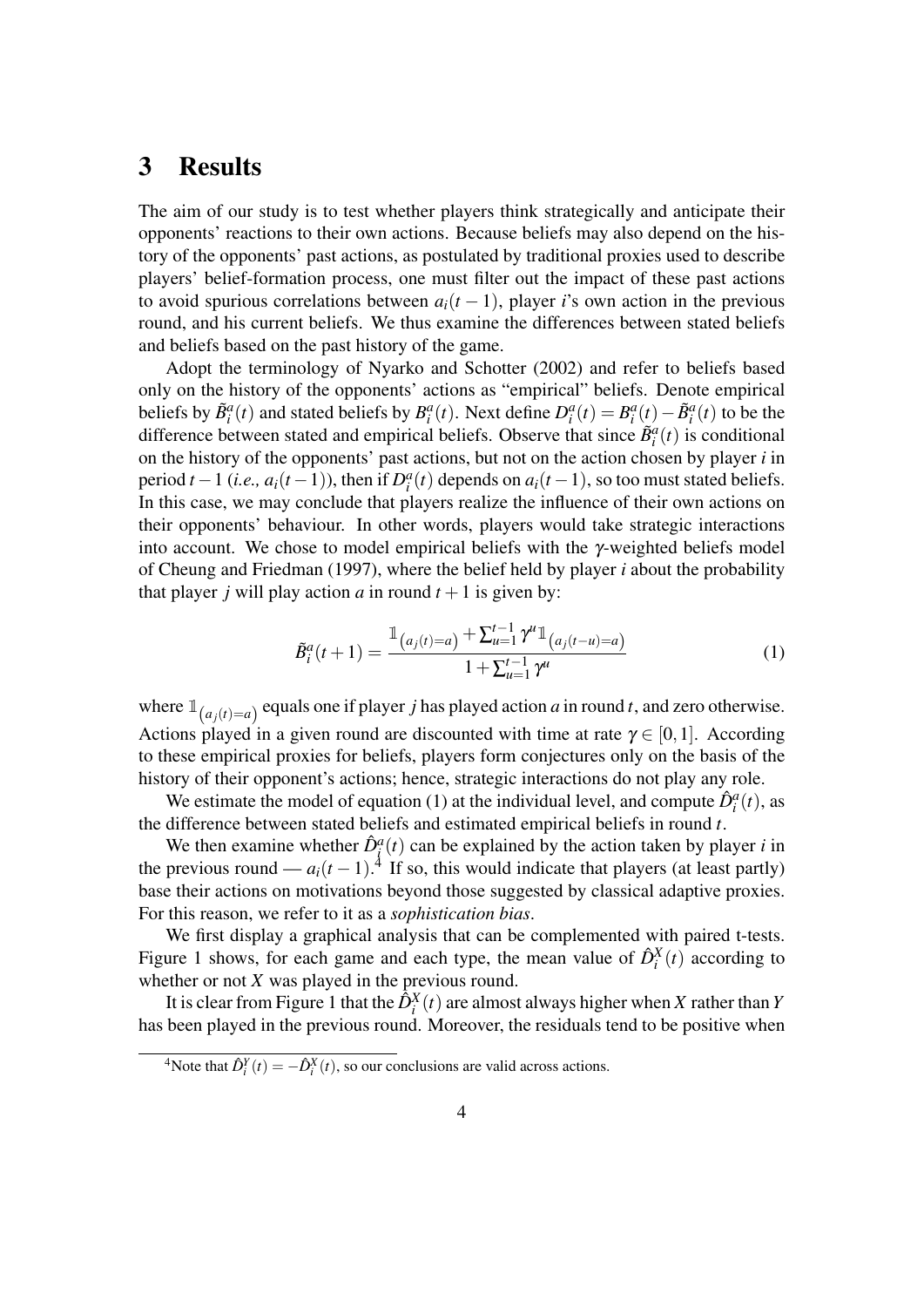<span id="page-4-0"></span>

 $a_i(t-1) = X$  and negative when  $a_i(t-1) = Y$ . This is consistent with the hypothesis that players take their own actions into account when forming beliefs.

We also run a series of paired t-tests on the difference of the mean  $\hat{D}_i^X(t)$  at the individual level. In other words, we test whether, when one controls for the past history of the opponent's actions, beliefs towards *X* vary significantly according to the player's previous action. The results are displayed in Table [2.](#page-4-1) The first line shows the mean differences between  $\hat{D}_i^X(t|a_i(t-1)) = X$  and  $\hat{D}_i^X(t|a_i(t-1)) = Y$ . The following two lines give the p-value and the number of observations, respectively.<sup>[5](#page-4-2)</sup>

|                                                             |      | Table 2: Paired t-tests on $D_i^+(t)$ , according to previous action |      |                           |    |    |    |                 |
|-------------------------------------------------------------|------|----------------------------------------------------------------------|------|---------------------------|----|----|----|-----------------|
|                                                             | HL.  |                                                                      | HH . |                           | LL |    | LН |                 |
|                                                             | row  | column                                                               |      | row column row column row |    |    |    | column          |
| difference 0.097 0.107 0.245 0.077 0.125 -0.021 0.046 0.116 |      |                                                                      |      |                           |    |    |    |                 |
| p-value                                                     |      | $0.087$ $0.038$ $0.013$ $0.187$ $0.061$ $0.736$                      |      |                           |    |    |    | $0.636$ $0.255$ |
| N                                                           | 16 - | 15                                                                   |      | $12 \t 12$                | 17 | 16 | 14 | 14              |

<span id="page-4-1"></span>Table 2: Paired t-tests on  $\hat{D}_i^X$ (*t*), according to previous action

These results show that row players' beliefs vary significantly according to his previous action in all games except game *LH* where his incentives to pay attention to strategic

<span id="page-4-2"></span> $5$ The number of observations varies within games since some players never played *X* or never played *Y*. These players are thus excluded from this analysis.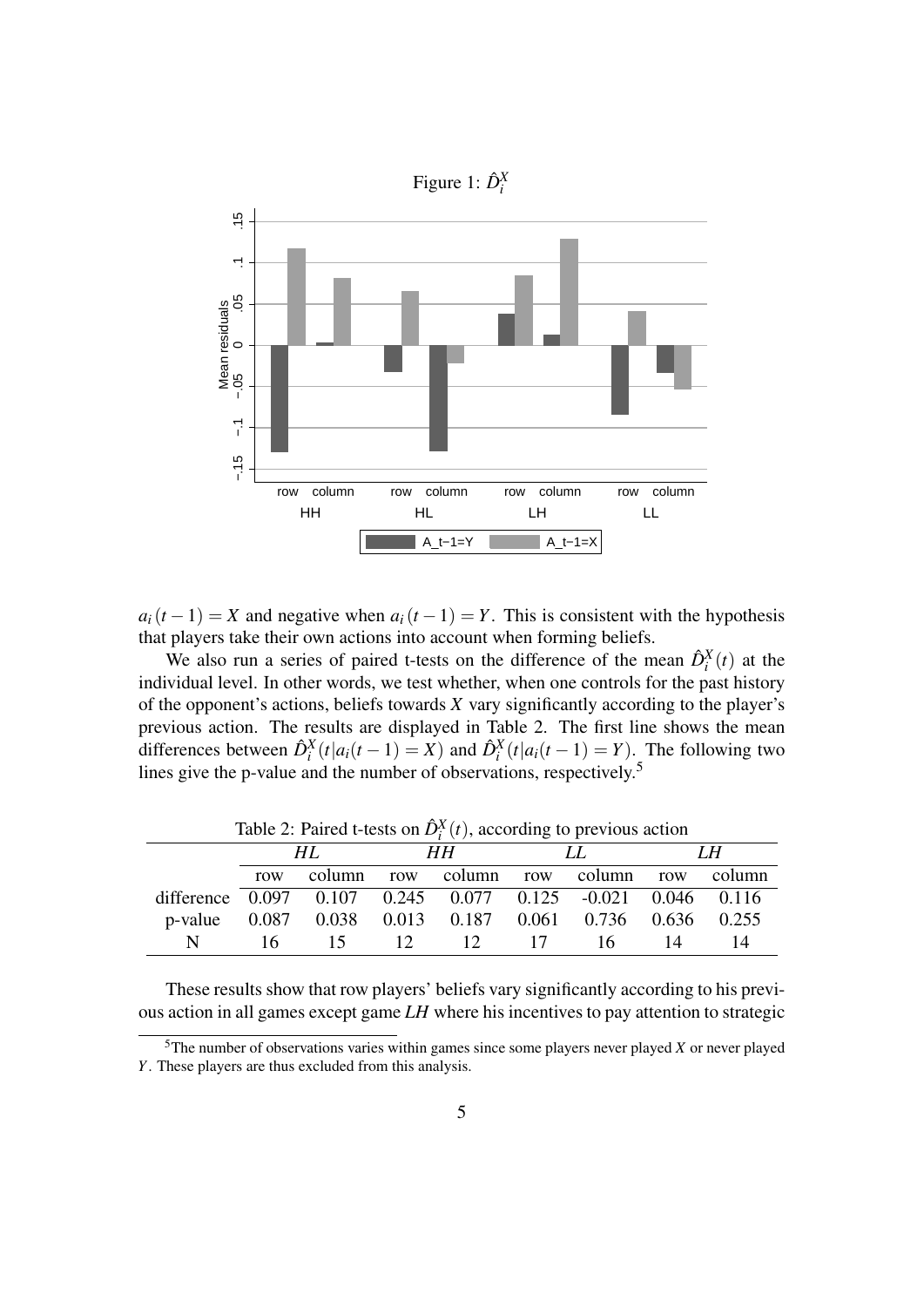interactions are relatively weak. For column players, who always have particularly low incentives to think strategically, the differences are broadly insignificant. Only in the game *HL* is this difference significant. This is somehow surprising since column players' incentives remain unchanged across games. This suggests a common understanding of players' incentives to think strategically.

Does the sophistication bias vary according to the gains and cost of the beneficial action? If so, are one's own gains and costs the only parameters that matter, or do the gains and costs of the opponent also influence the way players form their beliefs?

To answer this question, we estimate fixed-effect regressions of the residuals on the previous action, and the previous action interacted with the gain and cost parameters of both players:

$$
D_i^X(t) = \beta_0 + \left[\beta_1 + \beta_2 \psi_i + \beta_3 \theta_i + \beta_4 \psi_j + \beta_5 \theta_j\right] \times \mathbb{1}_{(a_i(t-1) = X)} + \mathbf{v}_i + \mathbf{\varepsilon}_{i,t}
$$

for  $t > 1$ ;  $i, j \in \{r, c\}$ ;  $j \neq i$ .

The results are collected in Table [3.](#page-7-0) We estimate four types of models. In model (1), coefficients  $\beta_2$  to  $\beta_5$  are constrained to zero. In model (2), coefficients  $\beta_4$  and  $\beta_5$ are constrained to zero (*i.e.*, only one's own  $\psi$  and  $\theta$  matter). In model (3), coefficients  $β_2$  and  $β_3$  are constrained to zero (*i.e.*, only one's opponent's  $ψ$  and  $θ$  matter). Finally, model (4) is the unrestricted model. We use the gain and cost parameters in deviation from their sample mean, and estimate all four models on pooled data, then models (1) and (2) on row players only, and models (1) and (3) on column players only.<sup>[6](#page-5-0)</sup>

In Table [3,](#page-7-0)  $\beta_1$  gives the average sophistication bias. Coefficients  $\beta_2$  to  $\beta_5$  indicate how this bias varies with the gains and costs. We hypothesize that players pay more attention to the way their opponent forms their beliefs when the stakes are high. If this is true, then stated beliefs should be further away from empirical beliefs as one's  $\psi$  and θ increase. We thus expect  $β_2 > 0$  and  $β_3 > 0$ . Similarly, players should think their opponents react more to their actions when the opponent's  $\psi$  and  $\theta$  are high. Thus, we expect  $\beta_4$  and  $\beta_5$  to be positive as well.

The results indicate that players are responsive to incentives when forming beliefs. While the average impact of having played *X* in the previous period is always positive and significant, it is modified by the size of the gains and costs parameters. Interestingly, the impact of players' benefits of efficient coordination on the sophistication bias is more salient than the impact of its cost. Indeed, with the exception of model (3) on pooled data,  $\hat{\beta}_3$  and  $\hat{\beta}_5$  remain insignificant in all relevant cases while  $\hat{\beta}_2$  and  $\hat{\beta}_4$  are always significantly positive.

<span id="page-5-0"></span><sup>&</sup>lt;sup>6</sup>The full set of models are not estimated on rows and columns only because  $\psi_i$  and  $\theta_i$  (resp.  $\psi_j$  and  $\theta$ <sup>*j*</sup>) vary only across row players (resp. column players).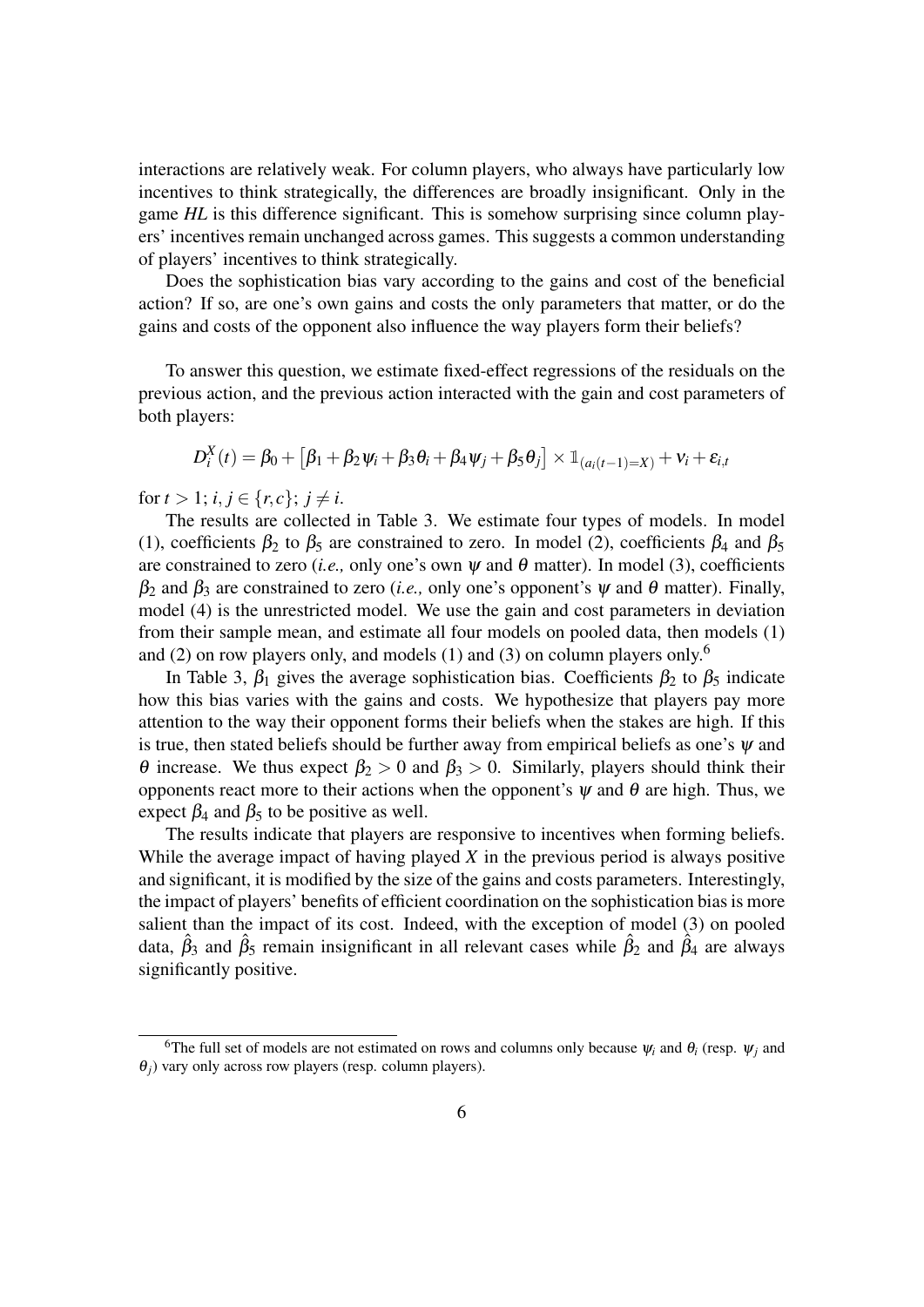## 4 Conclusion

Usual proxies used in learning models to describe players' belief-formation process postulate that people do not take strategic interactions into account, thus neglecting a concept at the heart of game theory. To investigate its limits, we use experimental games to elicit players' true beliefs and compare them to a common general model of beliefformation. We find that belief proxies are biased as players take strategic interactions into account, particularly when incentives to play strategically are high. Hence, we conclude that the common assumption of purely adaptive players is not innocuous.

# References

- <span id="page-6-1"></span>BATTALIO, R., L. SAMUELSON, AND J. VAN HUYCK (2001): "Optimization Incentives and Coordination Failure in Laboratory Stag Hunt Games," *Econometrica*, 69(3), 749–64.
- <span id="page-6-2"></span>CAMERER, C., T.-H. HO, AND J.-K. CHONG (2002): "Sophisticated ewa learning and strategic teaching in repeated games," *Journal of Economic Theory*, (104), 137–188.
- <span id="page-6-6"></span>CHEUNG, Y.-W., AND D. FRIEDMAN (1997): "Individual learning in normal form games: Some laboratory results," *Games and Economic Behavior*, 19(1), 46–76.
- <span id="page-6-3"></span>EHRBLATT, W. Z., K. HYNDMAN, E. Y. OZBAY, A. SCHOTTER (2009): "Convergence: An experimental study of teaching and learning in repeated games," mimeo.
- <span id="page-6-5"></span>NYARKO, Y., AND A. SCHOTTER (2002): "An Experimental Study of Belief Learning using Elicited Beliefs," *Econometrica*, 70(3), 971–1006.
- <span id="page-6-4"></span>TERRACOL, A., AND J. VAKSMANN (2009): "Dumbing down rational players: Learning and teaching in an experimental game," *Journal of Economic Behavior and Organization* , in press.
- <span id="page-6-0"></span>ZEILIGER, R. (2000): "A presentation of regate, internet based software for experimental economics.," GATE, [http://www.gate.cnrs.fr/~zeiliger/](http://www.gate.cnrs.fr/~zeiliger/regate/regateintro.ppt) [regate/regateintro.ppt](http://www.gate.cnrs.fr/~zeiliger/regate/regateintro.ppt).